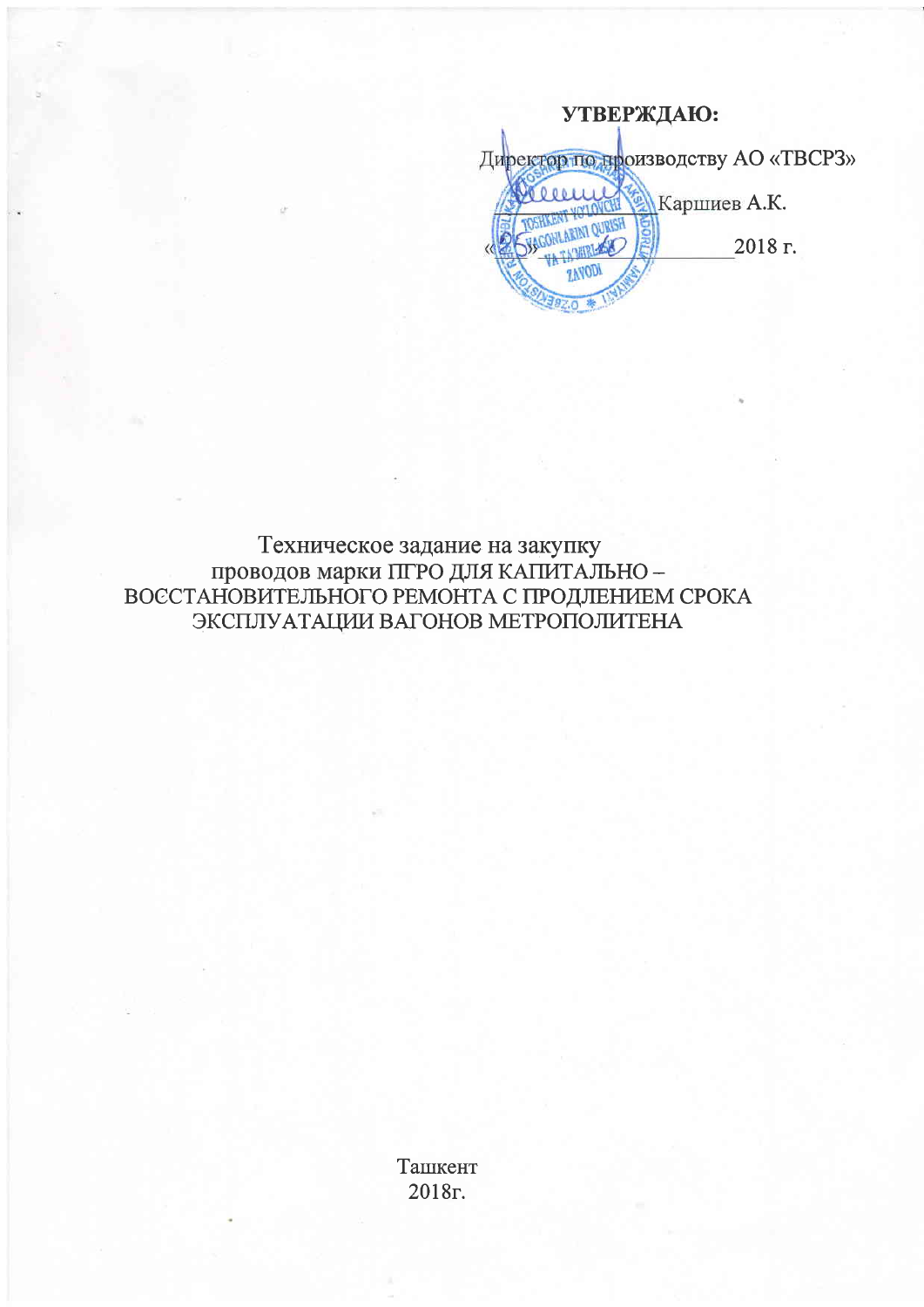### РАЗДЕЛ 1. ОБЩИЕ СВЕДЕНИЯ

#### Подраздел 1.1 Наименование

Провод марки ПГРО предназначен для подключения электрических аппаратов и электромонтажных работ вагонов метрополитена

### Подраздел 1.2 Основание и цель приобретения электрооборудования и электрических аппаратов

Основание - В рамках реализации проекта УП-4707 п.2 от 04.03.2015г. «О программе мер по обеспечению структурных преобразований, модернизации и

диверсификации производства на 2015-2019гг.».

Цель - Для капитально - восстановительного ремонта с продлением срока эксплуатации вагонов метрополитена

Подраздел 1.3 Сведения о новизне (год производства/выпуска оборудования)

Поставляемая продукция должна быть новой (не бывшей в эксплуатации, не восстановленной), выпуска не ранее 2019 года, не являться выставочными образцами и работоспособной. Продукция должна обеспечивать конструктивную и функциональную совместимость с эксплуатируемым оборудованием заказчика.

Не допускается поставка образцов, изготовленных в процессе освоения производства.

#### Подраздел 1.4 Этапы разработки / изготовления

Согласно заявки заказчика

### Подраздел 1.5 Документы для разработки / изготовления

Технические условия и паспорт продукции (конструкторско-технологическая документация)

### РАЗДЕЛ 2. ОБЛАСТЬ ПРИМЕНЕНИЯ

Применяется на железнодорожном подвижном транспорте - вагонах метрополитена.

#### РАЗДЕЛ 3. УСЛОВИЯ ЭКСПЛУАТАЦИИ

#### Подраздел 3.1 Общие условия эксплуатации

Согласно ГОСТ 26445 и паспорту продукции (конструкторско-

технологической документации);

Подраздел 3.2 Дополнительные/специальные требования к

эксплуатации электрооборудования и электрических аппаратов

Не требуется

# РАЗДЕЛ 4. ТЕХНИЧЕСКИЕ ТРЕБОВАНИЯ

## Подраздел 4.1 Основные технические требования

Согласно Приложению №1

# Подраздел 4.2 Требования к конструкции

Согласно ГОСТ 26445 и паспорту продукции (конструкторско-технологической документации);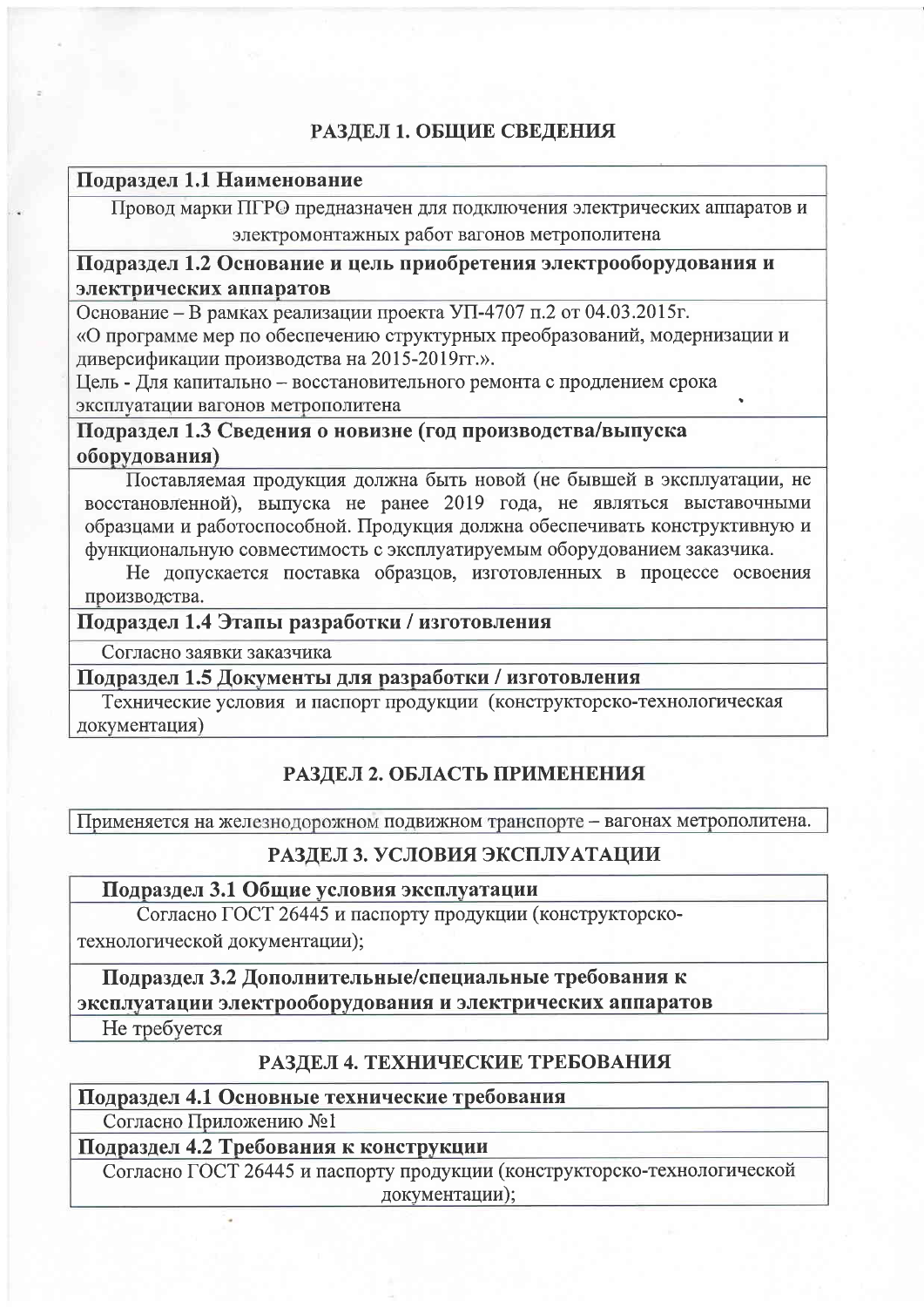Подраздел 4.3 Требования к материалам

Согласно ГОСТ 26445 и паспорту продукции (конструкторскотехнологической документации);

Подраздел 4.4 Требования к стабильности и параметрам при воздействии факторов внешней среды

Согласно ГОСТ 26445 и паспорту продукции (конструкторско-технологической документации);

## Подраздел 4.6 Требования к составным частям, исходным и эксплуатационным сырью/материалам, а также готовой продукции

Продукция должна соответствовать стандартам качества завода изготовителя

### Подраздел 4.7 Требования к маркировке

Провода марки ПГРО маркируются в соответствии с требованиями ГОСТ 18690 На ярлыке, прикрепленном к бухте, или барабане должны быть указаны:

-товарный знак предприятия-изготовителя; -условное обозначение провода; -длина провода в метрах; -масса брутто (для барабанов) в килограммах; -дата изготовления (год, месяц); -обозначение стандарта;

# Подраздел 4.8 Требования к размерам и упаковке

Провода марки ПГРО должны поставляться  $\overline{\mathbf{B}}$ специальной для транспортировки упаковке завода-изготовителя, в соответствии с ГОСТ 18690.

Упаковка должна обеспечивать полную сохранность продукции на весь срок транспортировки с учетом перегрузок и длительного хранения.

## РАЗДЕЛ 5. ТРЕБОВАНИЯ ПО ПРАВИЛАМ СДАЧИ И ПРИЕМКИ

#### Подраздел 5.1 Порядок сдачи и приемки

Заказчик при принятии Товара проверяет соответствие поставленной партии Товара заявке, в которой указано его количество и наименование.

Заказчик при принятии товара проверяет соответствие технических и эксплуатационных характеристик Товара на соответствие заявленным характеристикам Контракте Техническом  $\overline{B}$  $\mathbf H$ задании,  $\mathbf{O}$ выявленных несоответствиях незамедлительно уведомляет Поставщика письменном виде в течение 48 часов. Покупатель принимает товар по количеству и качеству на своем складе.

Приемка товара по количеству осуществляется в соответствии с действующим законодательством  $Py<sub>3</sub>$ . и Инструкцией порядке  $\overline{0}$ приемки продукции производственно-технического назначения по количеству П-6.

Приемка товара по качеству осуществляется в соответствии с действующим законодательством PY<sub>3</sub>. и Инструкцией продукции порядке приемки  $\mathbf{o}$ производственно-технического назначения по качеству П-7.

Покупатель должен проверить качество поставленного товара в соответствии с условиями договора в течение 30 рабочих дней с даты получения товара.

Не принятый по качеству товар принимается на ответственное хранение. Поставщик обязан вывезти товар, принятый на ответственное хранение, либо распорядиться им в срок до 5 рабочих дней с момента получения уведомления об этом Покупателя. Расходы понесенные Покупателем в связи с принятием товара на ответственное хранение подлежат возмещению Поставщиком в течение 10 дней с даты получения калькуляции затрат и выставления счета на оплату. Расходы, связанные с возвратом или заменой некачественного товара на товар надлежащего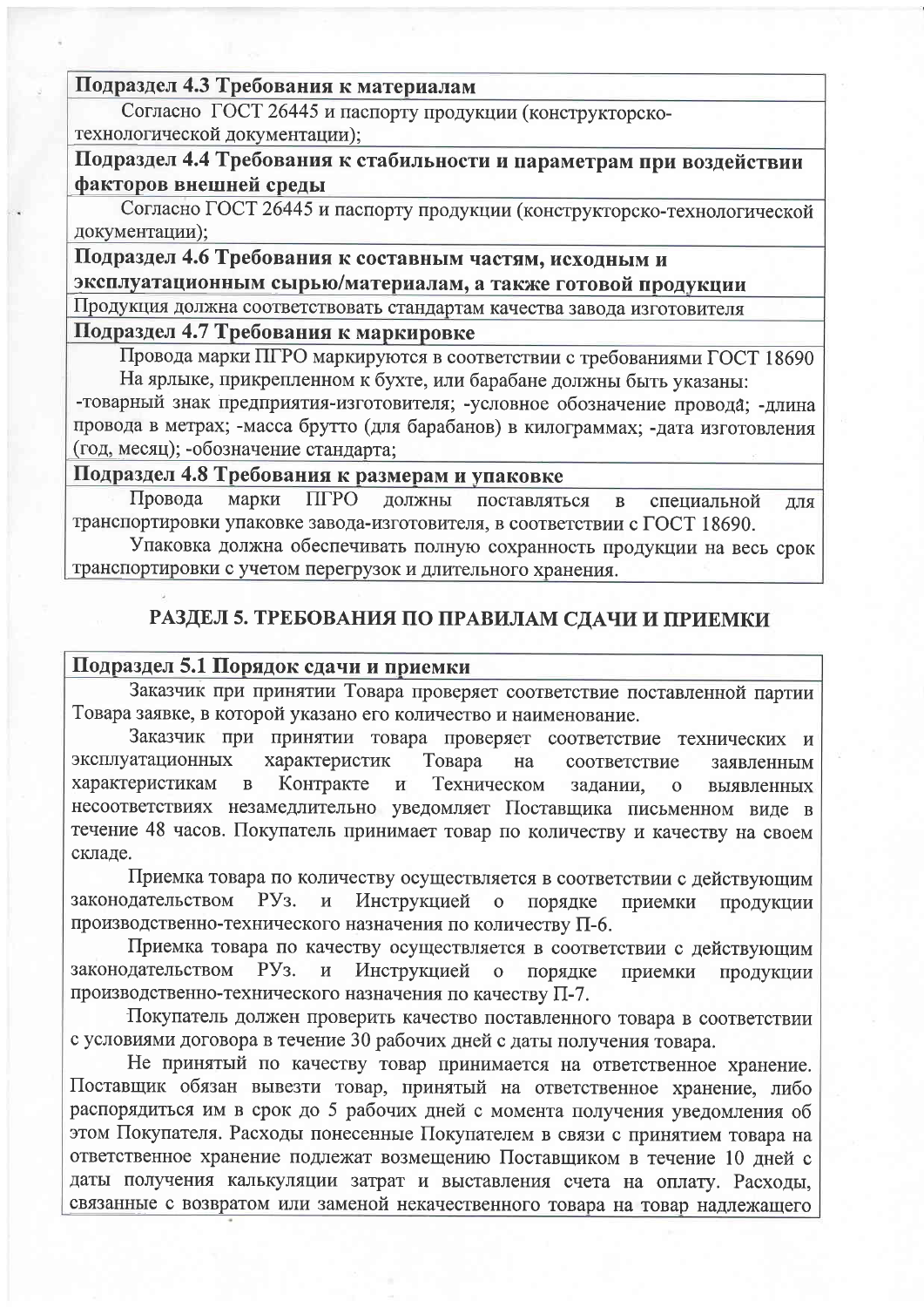качества несет Поставшик.

По окончании процедур приемки товара Покупателем по количеству и качеству, товар принимается (не принимается), обязательства Поставщика считаются выполнены (не выполнены).

## Подраздел 5.2 Требования по передаче заказчику технических и иных документов при поставке продукции

Продавец вместе с товаром должен отправить Покупателю следующие документы: счет-фактура, документ о качестве товара, товарные накладные, упаковочный лист с указанием наименования и веса товара, количества мест и вида упаковки, а также кода ТН ВЭД, копию экспортной/реэкспортной таможенной декларации, заверенную оригинальной печатью таможенного органа страны экспорта/реэкспорта или Продавца, оригинал сертификата происхождения, выданного торговой палатой страны экспорта/реэкспорта, в котором отражены конкретные страны происхождения по каждому наименованию продукции.

## РАЗДЕЛ 6. ТРЕБОВАНИЯ К ТРАНСПОРТИРОВАНИЮ

ГОСТ 18690 и/или международным стандартам.

#### РАЗДЕЛ 7. ТРЕБОВАНИЯ К ХРАНЕНИЮ

Согласно ГОСТ 18690 и/или международным стандартам.

## РАЗДЕЛ 8. ТРЕБОВАНИЯ К ОБЪЕМУ И/ИЛИ СРОКУ ПРЕДОСТАВЛЕНИЯ **ГАРАНТИЙ**

Объём по согласованию сторон, согласно производственной необходимостью заказчика (согласно Приложения №1 к техническому заданию).

Гарантийный срок - не менее 12 месяцев с момента передачи продукции Заказчику.

Гарантийный срок хранения - не менее 24 месяцев. Начало исчисления гарантийного срока хранения - со дня консервации (или с месяца консервации, если указаны только месяц и год).

#### РАЗДЕЛ 9. ТРЕБОВАНИЯ ПО БЕЗОПАСНОСТИ

Согласно ГОСТ 26445

## РАЗДЕЛ 10. ТРЕБОВАНИЯ К КАЧЕСТВУ И КЛАССИФИКАЦИИ

Продукция должен полностью соответствовать техническим параметрам и стандартам качества производителя.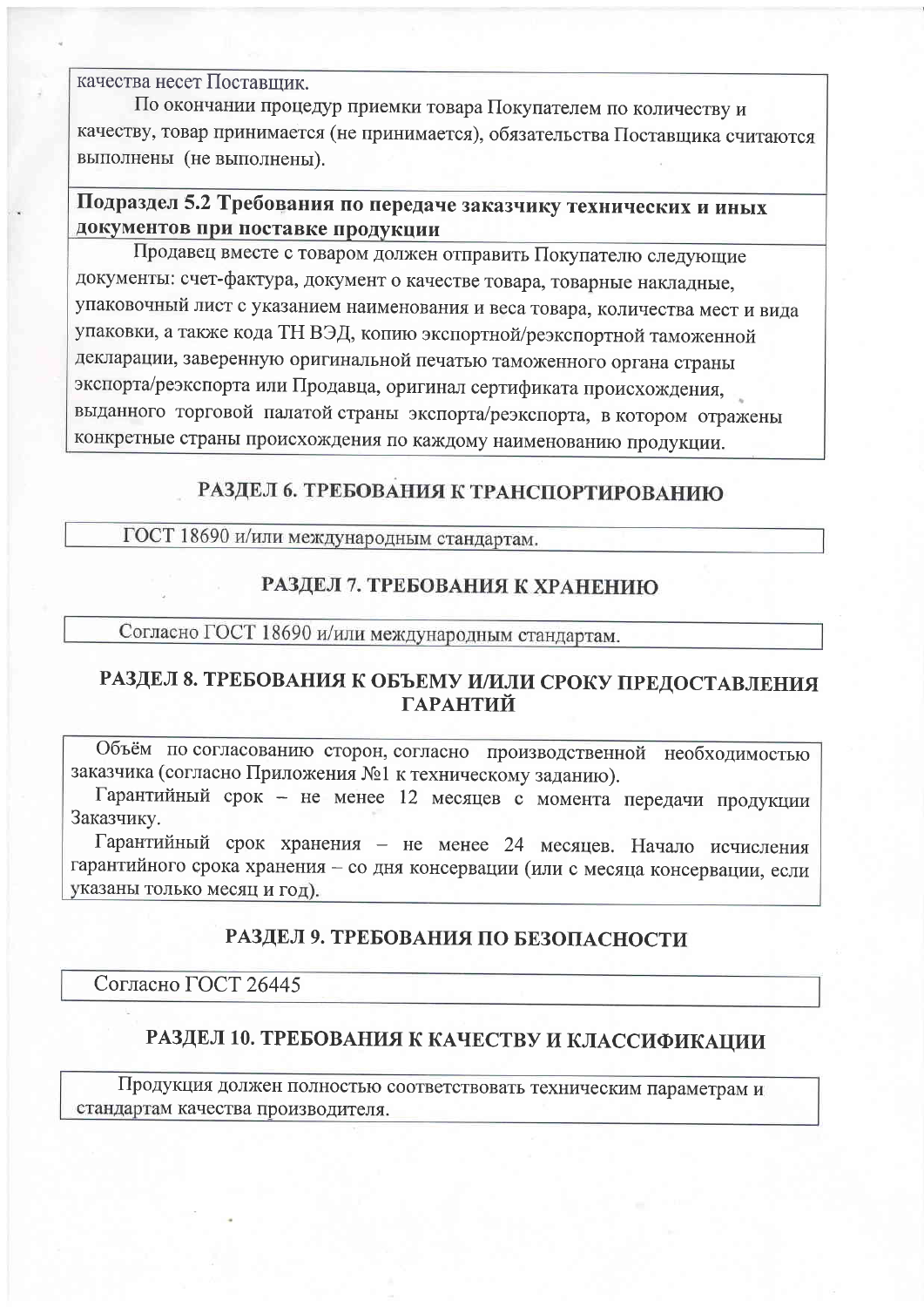#### РАЗДЕЛ 11. ТРЕБОВАНИЯ К КОЛИЧЕСТВУ, КОМПЛЕКТАЦИИ, МЕСТУ И СРОКУ (ПЕРИОДИЧНОСТИ) ПОСТАВКИ

Количество и срок поставки - в соответствии с приложением №1 Место доставки продукции - г. Ташкент АО ТВСРЗ, ул. Кичик Халка йули, 8. Условие доставки - CIP Ташкент, транспортом поставщика. Порядок сдачи и приёмки продукции изложены в проекте договора поставки (в составе закупочной документации).

### РАЗДЕЛ 12. ТРЕБОВАНИЕ К СОПУТСТВУЮЩИМ УСЛУГАМ ПРИ ПОСТАВКЕ ПРОВОДОВ МАРКИ ПГРО

Подраздел 12.1 Требования к выполнению проектной документации Сертификат соответствия завода-изготовителя.

## РАЗДЕЛ 13. ТРЕБОВАНИЕ К ФОРМЕ ПРЕДСТАВЛЯЕМОЙ ИНФОРМАЦИИ

Техническая документация на поставляемые провода марки ПГРО должна быть на русском языке, на бумажных носителях.

Разработано:

Главный технолог АО ТВСРЗ

(должность)

Согласовано:

Зам. директора по производству

(должность)

Матьякинов В.В.

(подпись)

Кенжаев О.Б.

(подпись)